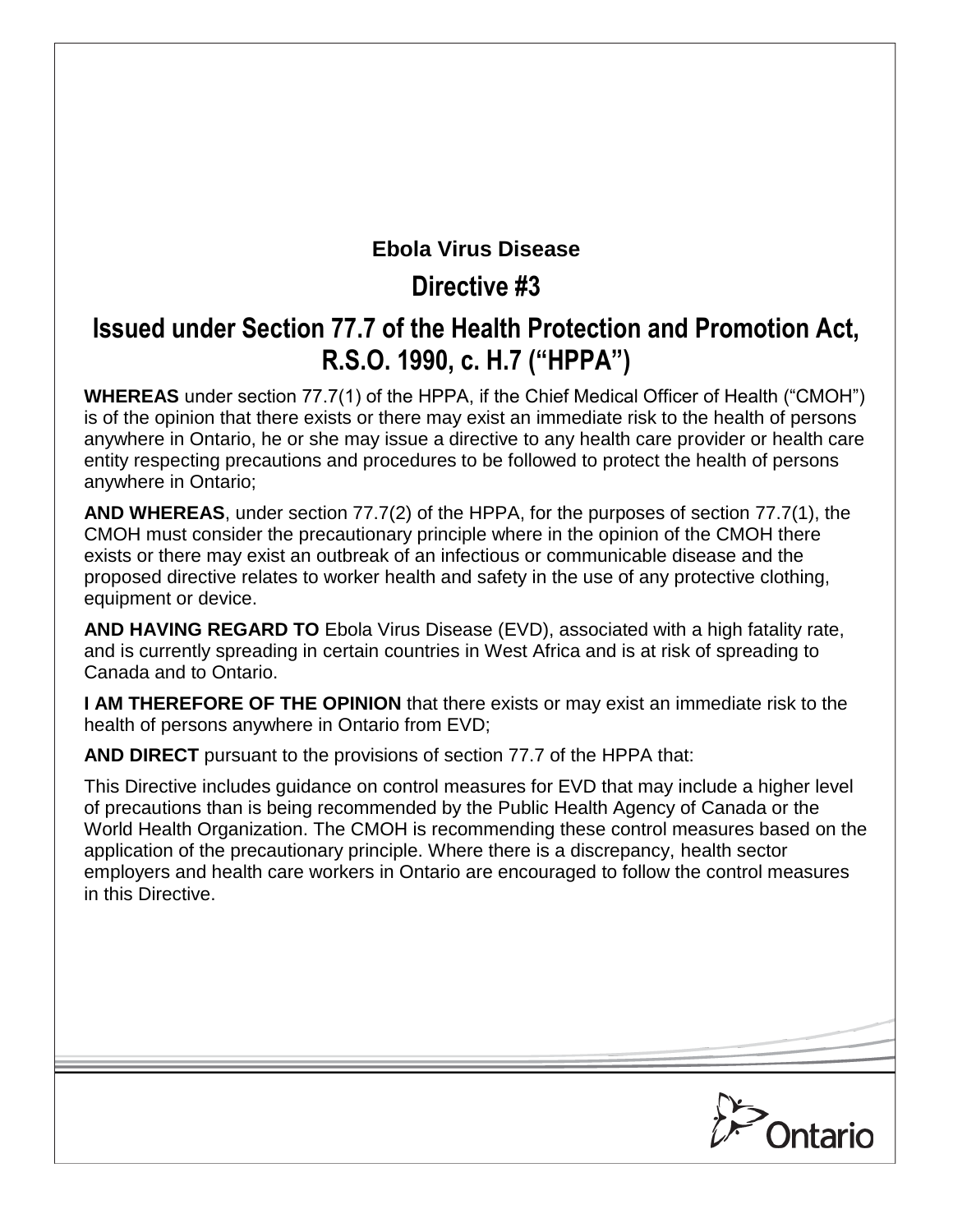# **Precautions and Procedures for Primary Care Settings**

Date of Issuance: December 9, 2014

Effective Date of Implementation: December 9, 2014

Issued To:

## **D** Primary Care Providers

All facilities/personnel providing care in:

- $\Box$  Ambulatory Care Settings that deliver primary care to patients that present with acute illness
- $\Box$  Specific sector(s):  $\Box$

Affected Local Health Integration Networks:

- X All
- □ Erie St. Clair 
□ Central
- 
- Waterloo Wellington South East
- □ Hamilton Niagara Haldimand Brant □ Champlain
- 
- Mississauga Halton North East
- □ Toronto Central and a North West
- 
- □ South West Central East
	-
	-
- □ Central West North Simcoe Muskoka
	-
	-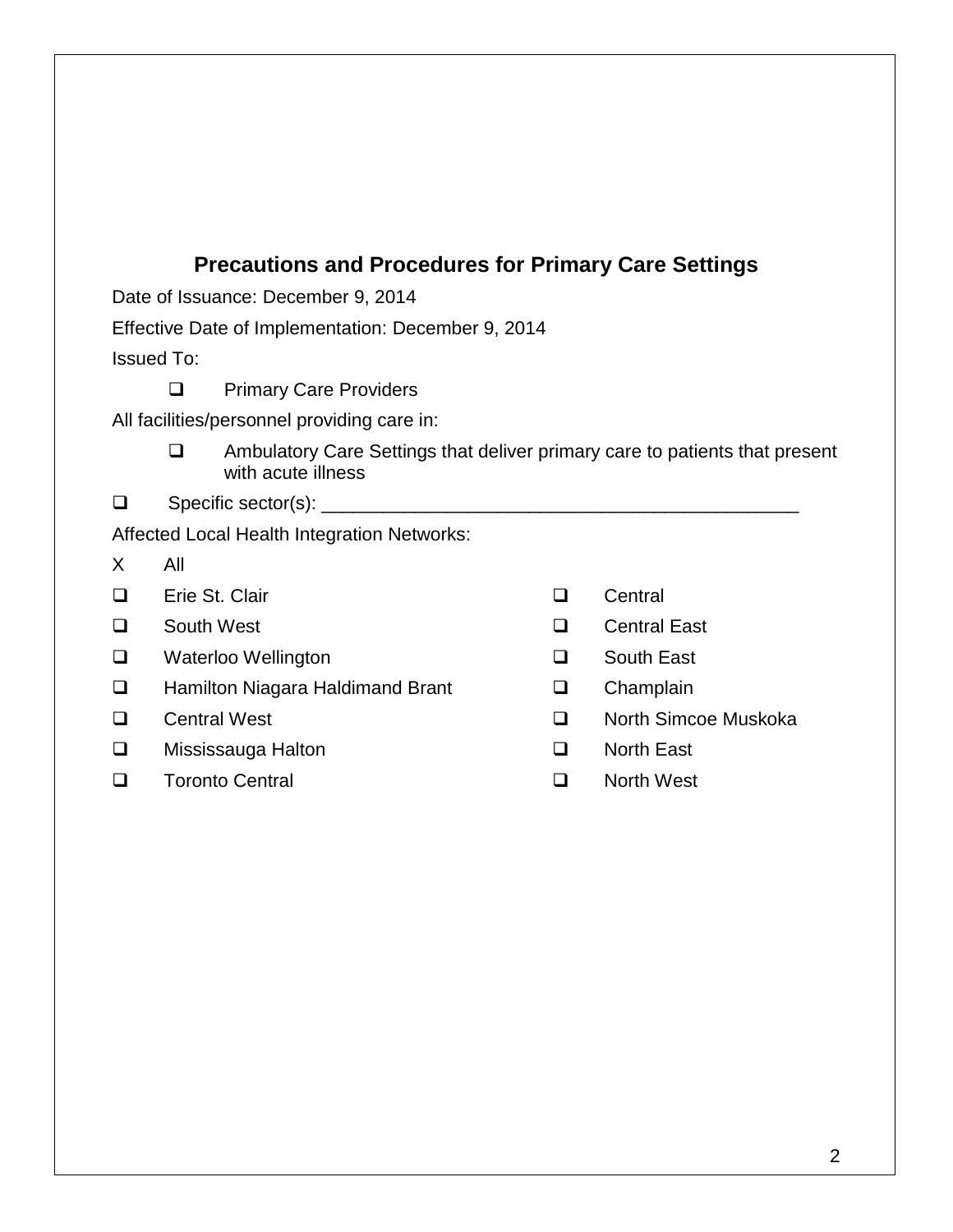# **Introduction**

 $\overline{a}$ 

Ebola virus disease (EVD) is associated with a high fatality rate, and widespread transmission is currently affecting several countries/areas in West Africa. Although the risk in Canada is very low, Ontario's health care system must be prepared for the possibility of persons with the disease, or incubating the disease, entering the province.

In Ontario, those most at risk are individuals recently returned from affected countries/areas in West Africa who were exposed to a person with EVD and health care workers that manage suspect<sup>1</sup> or confirmed cases of EVD in Ontario health care settings. The Ministry of Health and Long-Term Care maintains a list of the affected countries/areas on its EVD Website at [www.ontario.ca/ebola.](http://www.ontario.ca/ebola)

This Directive provides guidance to primary care providers in ambulatory care settings that deliver primary care to patients that present with acute illness, such as physicians' offices (including walk-in clinics) and nurse practitioner offices. This Directive provides information on the precautions and procedures necessary to protect the health of patients and workers and significantly reduce the risk of spreading EVD.

The guidance in this directive can be implemented in principle for primary care providers not working in ambulatory care settings, such as pharmacies, midwifery practice groups, dental offices and others.

EVD infection occurs from direct contact with the blood or other body fluids of infected people. Infection can also occur if a person comes into contact with environments that have become contaminated with a confirmed case's blood or body fluids (urine, saliva, sweat, feces, vomit, breast milk and semen). A person infected with EVD cannot transmit the virus unless he/she exhibits symptoms. Contagiousness is low at the beginning of illness and progresses with the course of illness.

# <span id="page-2-0"></span>**Public Health Monitoring of Travellers from West Africa**

The Public Health Agency of Canada's (PHACs) Quarantine Services Program identifies travellers from affected countries/areas in West Africa at the Canadian border. All passengers arriving from EVD affected countries/areas are referred to a PHAC Quarantine Officer for an assessment, including a temperature check.

Travellers with EVD-like symptoms are immediately isolated and sent to a locally-identified hospital emergency department for a medical assessment.

Asymptomatic travellers from EVD affected countries/areas are ordered to report to their public-health unit for follow-up and monitoring. The public health unit advises these travellers to monitor their temperature twice daily for 21 days from the time they leave an affected country/area. If symptoms become apparent, the traveller is advised to notify the public health unit and seek care at a hospital emergency department. Travellers are strongly advised not to present at a primary care setting.

 $1$  A suspect case is also known as a person under investigation. The terms "suspect case" and "suspect patient" are used in this Directive.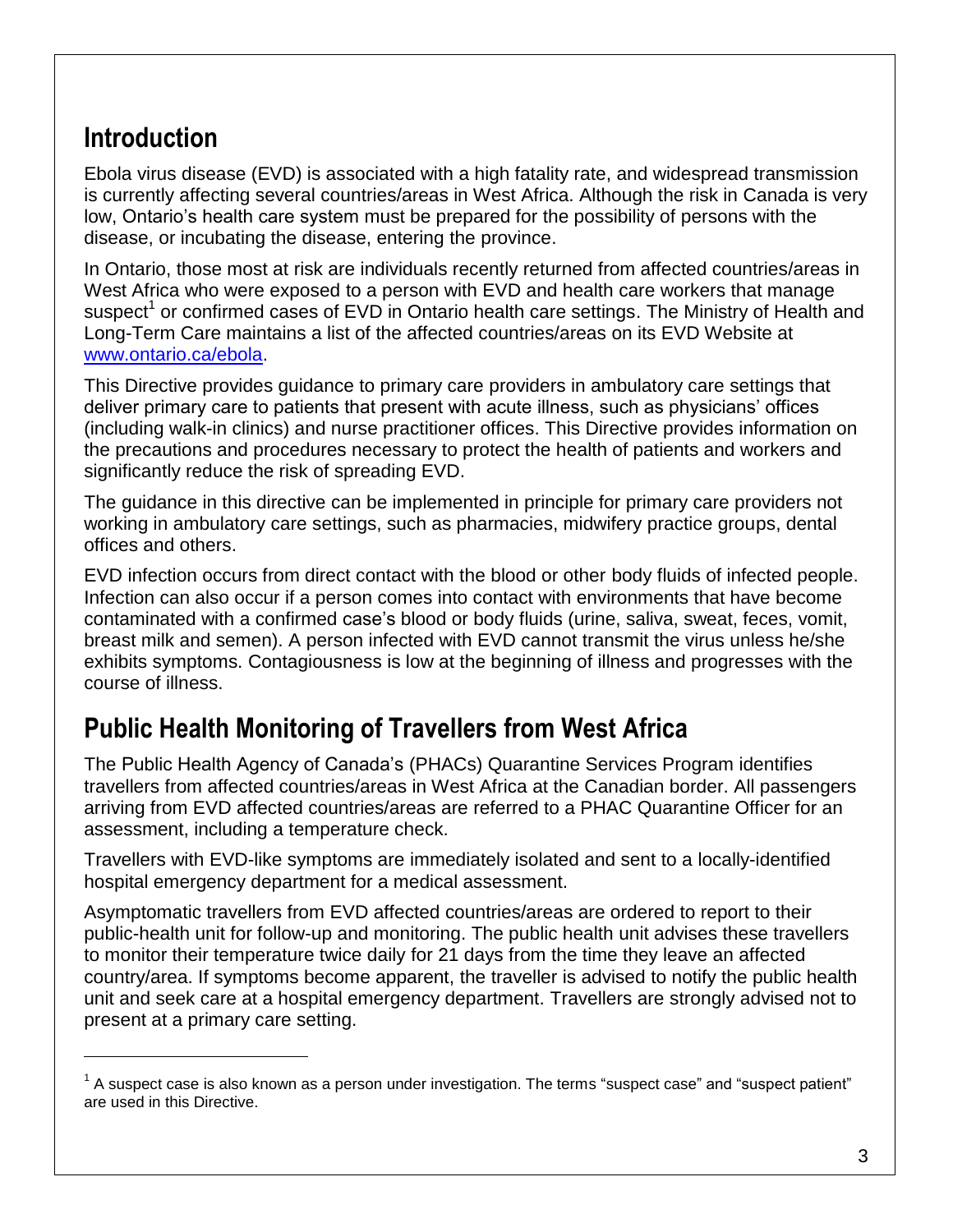The public health unit also advises healthy travellers to defer non-essential health care during the monitoring period. In the event that they do require health care during the monitoring period, they are advised to inform all health care workers of their travel history.

The public health monitoring process should minimize the number of travellers that present at primary care settings.

# **Precautions and Procedures**

# **Education and Training**

Primary care settings must ensure that staff members (including primary care providers and other staff) are familiar with the low level of risk posed by the EVD outbreak in West Africa for Canadians.

Primary care settings must provide staff members with education on the following topics:

- EVD symptoms, transmission and level of risk
- countries/areas currently affected by the EVD outbreak in West Africa
- process to screen patients for EVD (by telephone, through signage, at the reception desk)
- recommended measures to stop the transmission of EVD in primary care settings
- requirement to notify the public health unit<sup>2</sup>,  $3$  and contact local paramedic services to transfer a patient suspected of having EVD to a hospital emergency department

# **Screening**

 $\overline{a}$ 

## *Telephone screening*

Staff members should ask patients booking appointments over the phone about travel to countries/areas affected by EVD and symptoms compatible with  $EVD$ .<sup>4, 5</sup> Patients with travel history and symptoms must be told not to visit the primary care setting – they should speak with a primary care provider for advice (either during the initial phone call or during a prompt return phone call).

The primary care provider must review the patient's travel history and symptoms with the patient (or a companion) over the phone. If the primary care provider suspects the patient may have EVD, he/she must advise the patient to remain where they are and to minimize exposure to household members and others near them. The primary care provider must inform the public health unit and call 911 to alert the ambulance dispatch centre that the patient is suspected of having EVD.

<sup>2</sup> EVD is a reportable disease under the *[Health Protection and Promotion Act](http://www.e-laws.gov.on.ca/html/statutes/english/elaws_statutes_90h07_e.htm)*.

 $3$  Primary care settings can locate their local public health unit by using the Ministry of Health and Long-Term Care's [public health unit locator tool.](http://www.phdapps.health.gov.on.ca/PHULocator)

<sup>&</sup>lt;sup>4</sup> Staff members should use judgment about whether to screen each patient over the phone for EVD based on their knowledge of the patient.

<sup>&</sup>lt;sup>5</sup> Staff members may use the sample screening tool available at [www.ontario.ca/ebola](http://www.ontario.ca/ebola) to screen patients over the phone.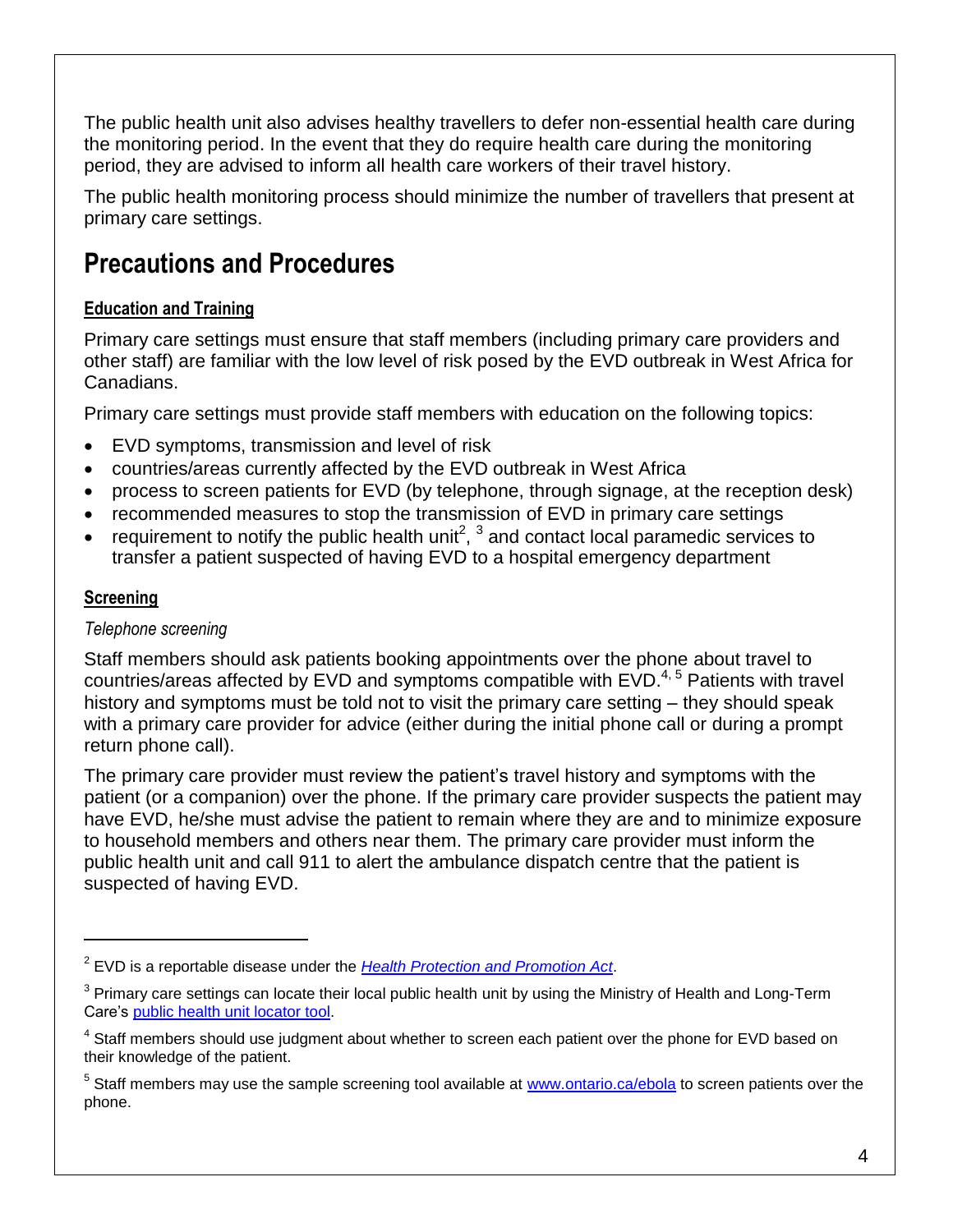### *Passive screening*

Signs<sup>6</sup> in languages appropriate to the facility must be posted at all entrances to the primary care setting, as well as at the reception desk, asking patients about travel history to an affected country/area. The signs should instruct patient with travel history to use alcohol-based hand rub, put on a surgical mask and proceed to the reception desk.

### *Reception desk screening*

Staff members should ask patients about travel history to an affected country/area and symptoms compatible with  $EVD.<sup>7, 8</sup>$  Staff members should be at least two metres (six feet) away from the patient during the screening process or, where available, preferably behind a suitable structural barrier (e.g., glass or Plexiglas shield).

#### **Results of In-Person Screening**

#### <span id="page-4-0"></span>*Patients with travel history and symptoms compatible with EVD*

A patient with travel history and symptoms compatible with EVD must immediately be isolated.

- The patient should use alcohol-based hand rub and put on a surgical mask.
- The patient should be placed in a private room or area separate from other patients and staff. Before the patient is placed in the room or area, a staff member should clear all removable items to reduce the cleaning and disinfection that will be required.
- Staff members should avoid unnecessary direct contact with the patient.
- If PPE is available and direct contact with the patient is necessary, a single staff member should be designated to interact with the patient. The designated staff member should not interact with other staff and patients in the office until PPE has been removed. At a minimum, the designated staff should use the following PPE during direct patient contact:
	- gown

 $\overline{a}$ 

- **gloves**
- surgical mask
- eye protection
- $\bullet$  A staff member must contact the public health unit<sup>9</sup> to notify them of the suspect patient and coordinate his/her transfer to the locally-identified hospital emergency department.

 $^6$  Sample signage will be available on the Ministry of Health and Long-Term Care's EVD Website at [www.ontario.ca/ebola.](http://www.ontario.ca/ebola)

<sup>7</sup> Staff members should use judgment about whether to screen each patient at the reception desk for EVD based on their knowledge of the patient.

<sup>&</sup>lt;sup>8</sup> Staff members may use the sample screening tool available at [www.ontario.ca/ebola](http://www.ontario.ca/ebola) to screen patients at the reception desk.

<sup>&</sup>lt;sup>9</sup> The staff member and public health unit can decide which organization will call 911 to arrange transportation of the patient to the hospital emergency department.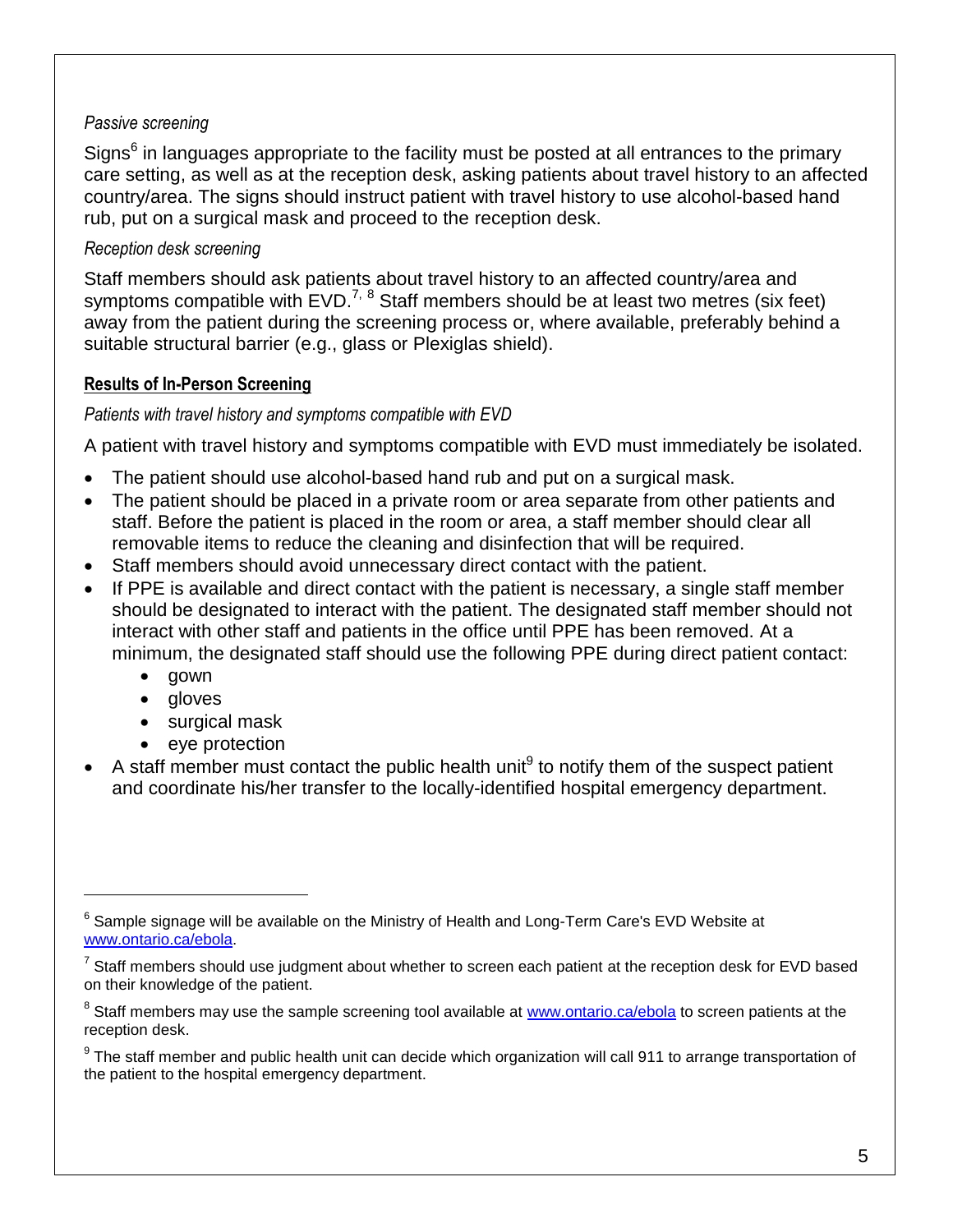### *Patients with travel history and no symptoms compatible with EVD*

A patient with travel history that self-identifies as having no relevant symptoms must be advised to self-monitor for fever and symptoms for the monitoring period in consultation with his/her public health unit.

- The patient should be moved to a private room or area separate from other patients or staff.
- The primary care provider should review the patient's health status. If it is determined that the presenting complaint might be compatible with EVD then the patient (or caregiver) can be asked (where possible) to take his/her temperature using a thermometer.
- If the patient has a temperature of 38°C or greater, the primary care provider must manage the patient as outlined in the section entitled Patients with travel history and symptoms [compatible](#page-4-0) with EVD. This includes immediately contacting the public health unit and working with them to coordinate the transfer of the suspect patient to the locally-identified hospital emergency department.
- If the patient has no fever, the primary care provider can provide usual care in the primary care setting.
- The primary care provider must contact the public health unit and verify that the returning traveller is being monitored (see the section on Public Health Monitoring of Returning [Travellers](#page-2-0) for more information).

## **After the Suspect Patient Leaves the Primary Care Setting**

After the suspect patient is transported to the locally-identified hospital emergency department, the primary care setting must:

- cordon off any areas that the suspect patient occupied
- post a "do not enter" sign on the door of the private room
- ensure that no one enters any areas that the suspect patient occupied until disinfection is completed
- record the names and contact information of all staff, patients and visitors that were in the reception area and/or had contact with the patient in the event that contact management activities are required by the public health unit
- clean and disinfect any areas that the suspect patient occupied

## **Cleaning, Disinfection and Waste Management**

Clean and disinfect any surfaces contaminated with blood or other body fluids that are suspected or known to contain EVD. Use a hospital-grade disinfectant following the manufacturer's recommendations to disinfect surfaces. Equipment used to clean contaminated areas must be disposable.

Staff must wear appropriate PPE when conducting cleaning and disinfection activities. At a minimum, the following PPE should be used:

- impermeable gown
- two pairs of gloves (one under and one over cuff)
- surgical mask
- face shield